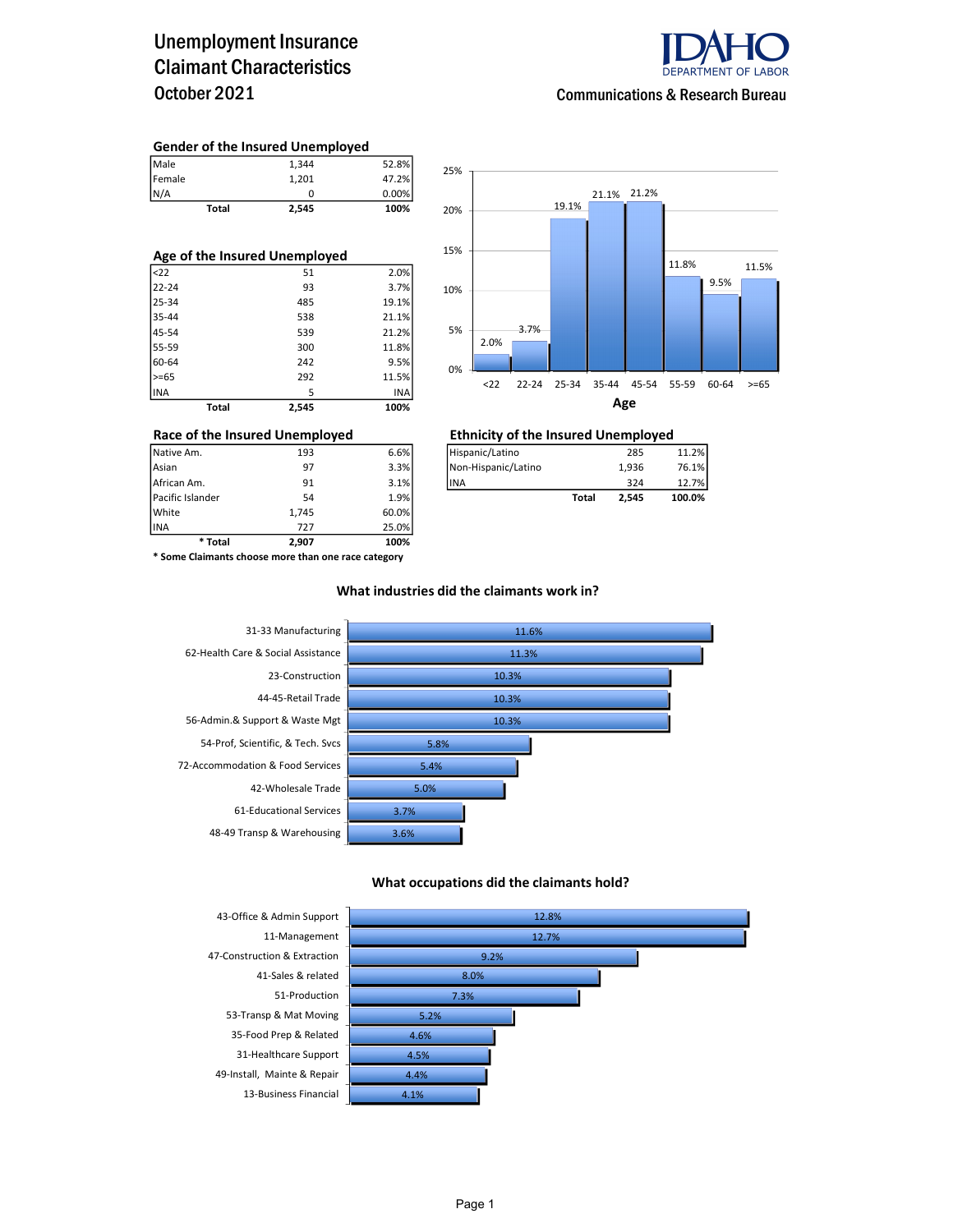## Unemployment Insurance Claimant Characteristics October 2021 **Communications & Research Bureau**

| <b>Demographics</b>                                          | <b>October</b> |       | September<br>2021 |       | <b>Monthly</b>    | <b>October</b><br>2020 |       | Yearly            |
|--------------------------------------------------------------|----------------|-------|-------------------|-------|-------------------|------------------------|-------|-------------------|
|                                                              | 2021           |       |                   |       | <b>Difference</b> |                        |       | <b>Difference</b> |
|                                                              |                |       |                   |       |                   |                        |       |                   |
| Gender:                                                      |                |       |                   |       |                   |                        |       |                   |
| Male                                                         | 1,344          | 52.8% | 1,381             | 50.2% | $-37$             | 3,893                  | 48.8% | $-2549$           |
| Female                                                       | 1,201          | 47.2% | 1,369             | 49.8% | $-168$            | 4,080                  | 51.1% | $-2879$           |
| <b>INA</b>                                                   | 0              | 0.0%  | $\mathbf{1}$      | 0.0%  | $-1$              | 9                      | 0.1%  | -9                |
| <b>Total</b>                                                 | 2,545          |       | 2,751             |       | $-206$            | 7,982                  |       | $-5437$           |
| Race: NOTE: Claimants may choose more than one Race category |                |       |                   |       |                   |                        |       |                   |
| Native American                                              | 193            | N/A   | 204               | N/A   | $-11$             | 403                    | N/A   | $-210$            |
| Asian                                                        | 97             | N/A   | 129               | N/A   | $-32$             | 275                    | N/A   | $-178$            |
| African American                                             | 91             | N/A   | 120               | N/A   | $-29$             | 263                    | N/A   | $-172$            |
| Pacific Islander                                             | 54             | N/A   | 62                | N/A   | -8                | 156                    | N/A   | $-102$            |
| White                                                        | 1,745          | N/A   | 1,811             | N/A   | $-66$             | 6,779                  | N/A   | $-5034$           |
| <b>INA</b>                                                   | 727            | N/A   | 942               | N/A   | $-215$            | 1,944                  | N/A   | $-1217$           |
|                                                              |                |       |                   |       |                   |                        |       |                   |
| Ethnicity:                                                   |                |       |                   |       |                   |                        |       |                   |
| Hispanic/Latino                                              | 285            | 11.2% | 355               | 12.9% | $-70$             | 842                    | 10.5% | $-557$            |
| Non-Hispanic/Latino                                          | 1,936          | 76.1% | 2,036             | 74.0% | $-100$            | 5,925                  | 74.2% | $-3989$           |
| <b>INA</b>                                                   | 324            | 12.7% | 360               | 13.1% | $-36$             | 1,215                  | 15.2% | $-891$            |
|                                                              |                |       |                   |       |                   |                        |       |                   |
| Age:                                                         |                |       |                   |       |                   |                        |       |                   |
| $22$                                                         | 51             | 2.0%  | 58                | 2.1%  | $-7$              | 252                    | 3.2%  | $-201$            |
| 22-24                                                        | 93             | 3.7%  | 99                | 3.6%  | $-6$              | 347                    | 4.3%  | $-254$            |
| 25-34                                                        | 485            | 19.1% | 512               | 18.6% | $-27$             | 1,518                  | 19.0% | $-1033$           |
| 35-44                                                        | 538            | 21.1% | 588               | 21.4% | $-50$             | 1,612                  | 20.2% | $-1074$           |
| 45-54                                                        | 539            | 21.2% | 611               | 22.2% | $-72$             | 1,577                  | 19.8% | $-1038$           |
| 55-59                                                        | 300            | 11.8% | 318               | 11.6% | $-18$             | 860                    | 10.8% | $-560$            |
| 60-64                                                        | 242            | 9.5%  | 247               | 9.0%  | $-5$              | 718                    | 9.0%  | $-476$            |
| $>= 65$                                                      | 292            | 11.5% | 313               | 11.4% | $-21$             | 1,085                  | 13.6% | $-793$            |
| <b>Total</b>                                                 | 2,540          |       | 2,746             |       | $-206$            | 7,969                  |       | $-5429$           |